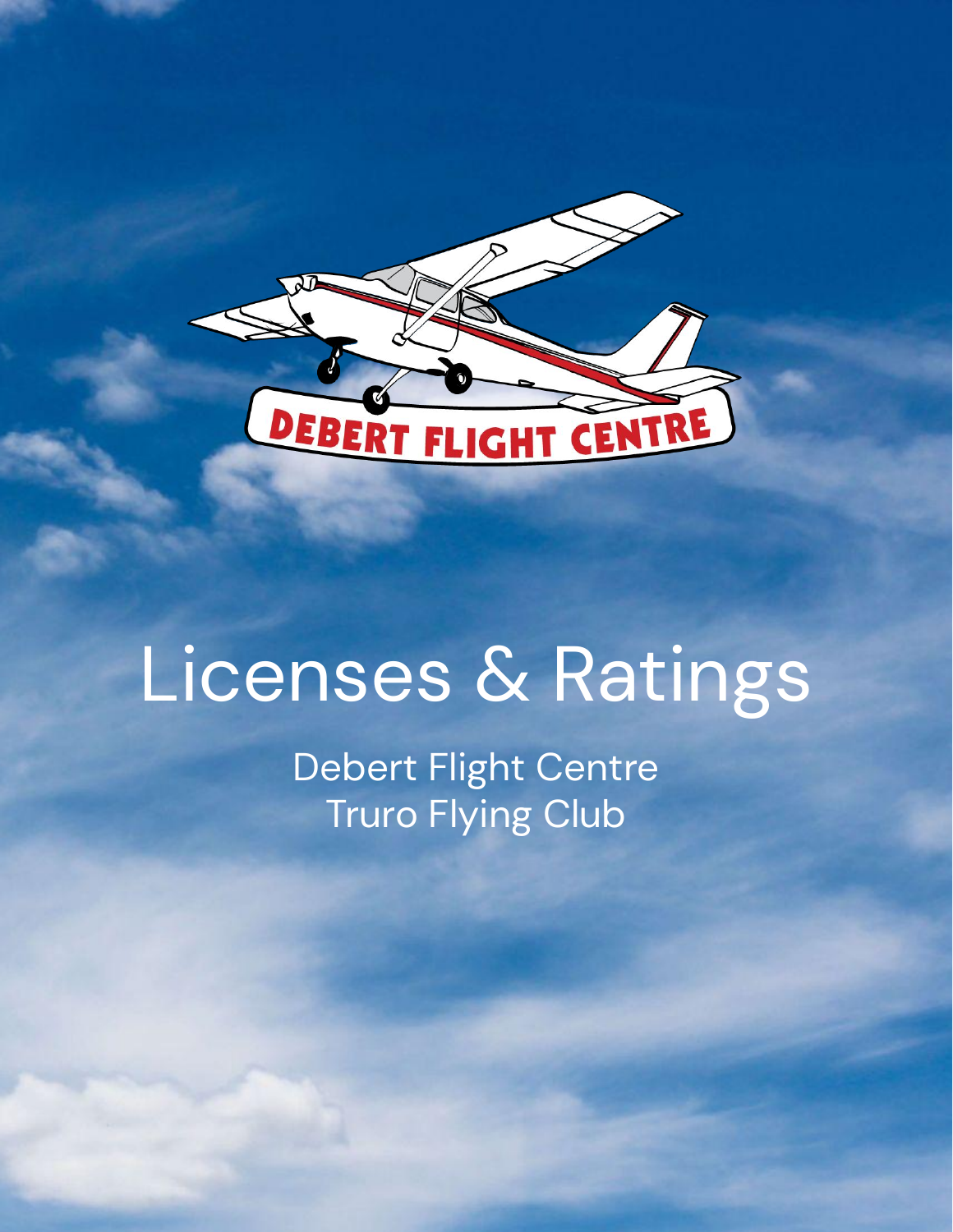# Recreational Pilot Permit (RPP)

# Requirements:

- Category 4 medical
- Must be 16 years of age to hold RPP

Flight Training::

- Transport Canada requires a minimum of 25 hours of flight training including:
	- 15 hours dual which includes 2 hours dual cross country
	- 5 hours solo

# Ground School:

- Not formally required by Transport Canada
- Private Pilot ground school on-site from 7:00pm 10:00pm Tuesday and Thursday for 16 weeks. Held 3x per calendar year.
- One-on-one instruction available at your convenience

Examination:

- Transport Canada written exam Recreational Aeroplane (RPPAE)
- PSTAR pre-solo written exam
- Industry Canada radio operator exam (ROC-A)

Flight Test:

The student must demonstrate an appropriate level of knowledge and competence in flying to a Transport Canada pilot examiner.

Approximate Cost:  $$10,000 - $12,000$  CAD

Flight Test Guide: https://tc.canada.ca/en/aviation/publications/flight-test-guide-recreational-pilot-permit-aeroplane-tp-12475

RPPAE Exam Guide:

https://tc.canada.ca/en/aviation/publications/study-reference-guide-recreational-pilot-permit-aeroplane-tp-12 467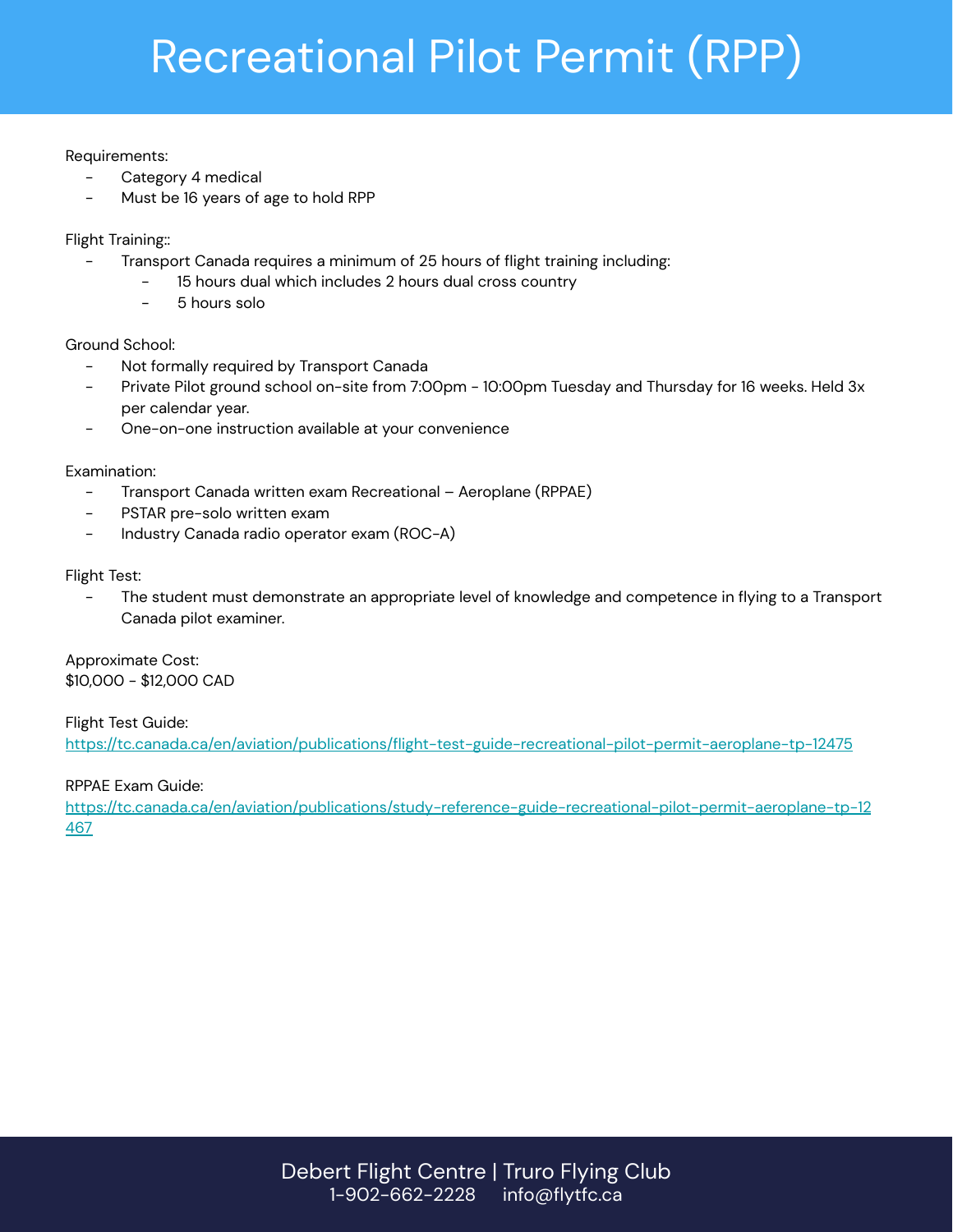# Private Pilot License (PPL)

### Requirements:

- Category 3 medical examination completed by a Transport Canada approved doctor (CAME)
- Must be 17 years of age to hold PPL

# Training Hours:

- Transport Canada requires a minimum of 45 hours including:
	- 17 Hours dual including 3 dual cross-country
	- 12 Hours solo including 5 solo cross-country
	- 5 hours of instrument time 3 may be completed in a flight training device (FTD)

# Ground School:

- 40 hours required by Transport Canada
- 7:00pm 10:00pm Tuesday and Thursday for 16 weeks. Held 3x per calendar year
- Other schedules are implemented from time to time to suit varying student requirements
- One-on-one training available at your convenience

# Examination:

- Transport Canada written exam Private Pilot- Aeroplane (PPAER)
- PSTAR pre-solo examination
- Industry Canada radio operator exam (ROC-A)

# Flight Test

The student must demonstrate an appropriate level of knowledge and competence in flying to a Transport Canada pilot examiner.

Approximate Cost: \$12,000 - \$15,000 CAD

Flight Test Guide: https://tc.canada.ca/en/aviation/publications/flight-test-guide-private-pilot-licence-aeroplane-tp-13723

PPAER Exam Guide:

[https://tc.canada.ca/en/aviation/publications/study-reference-guide-written-examinations-private-pilot-licence](https://tc.canada.ca/en/aviation/publications/study-reference-guide-written-examinations-private-pilot-licence-aeroplane-tp-12880) -aeroplane-tp-12880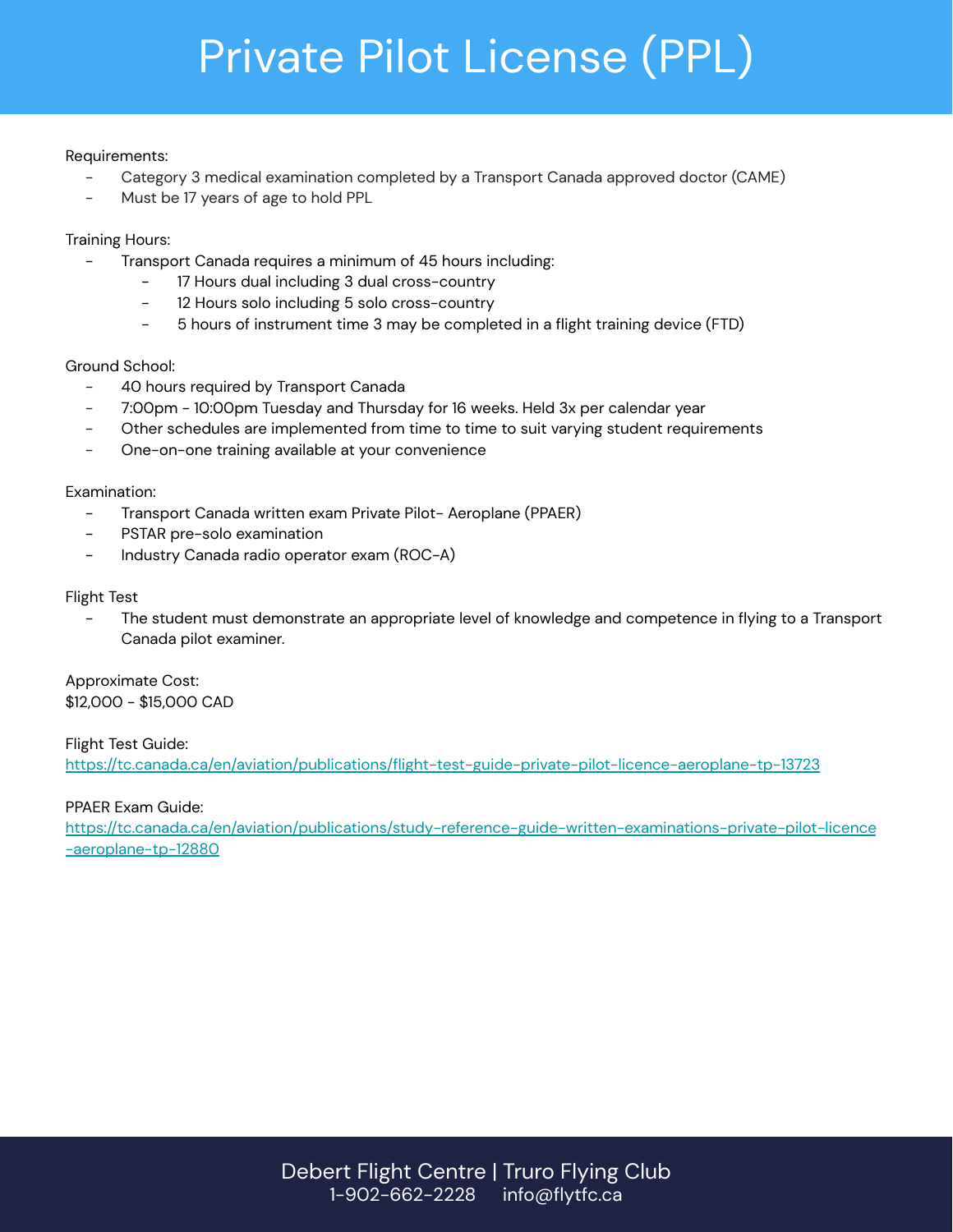# Commercial Pilot License (CPL)

### Prerequisite:

- Category 1 medical examination completed by a Transport Canada approved doctor (CAME)
- Must be 18 years of age to hold a commercial pilots license

# Experience:

A minimum total of 200 hours flight time of which a minimum of 100 hours shall be pilot in command (PIC) time including 20 hours cross country PIC flight time

# Flight Training:

- Transport Canada minimum total training time of 35 hours dual including:
	- 5 Hours cross-country
	- 5 Hours night including 2 Night Cross-country
	- 20 hours instrument of which 10 may be completed in a flight training device (FTD)
	- 5 Hours dedicated to improving general flying skill
- Students must complete a minimum of 30 hours of solo flight training including:
	- 25 hours dedicated to general improvement of flying skill
	- A cross country to a point a minimum of 300 nautical miles from the point of departure which includes a minimum of two stops at intermediate points.
	- 5 Hours of night flying

# Ground School:

- Transport Canada requires a minimum 80 hours of ground school
- Offered Monday and Wednesday evenings at various times throughout the calendar year

### Examination:

- Students must complete the Transport Canada written exam Commerical Pilot Aeroplane (CPAER)
- Topics include Air Law, Navigation, Meteorology and General Knowledge.

### Flight Test:

The student must demonstrate an appropriate level of knowledge and competence in flying to a Transport Canada pilot examiner.

# Approximate Cost:

 $$30,000 - $35,000$  CAD

# Guides:

Written exam:

[https://tc.canada.ca/en/aviation/publications/study-reference-guide-written-examinations-commercial-pilot-lic](https://tc.canada.ca/en/aviation/publications/study-reference-guide-written-examinations-commercial-pilot-licence-aeroplane-tp-12881/examinations) ence-aeroplane-tp-12881/examinations

# Flight test guide:

https://tc.canada.ca/en/aviation/publications/flight-test-guide-commercial-pilot-licence-aeroplane-tp-13462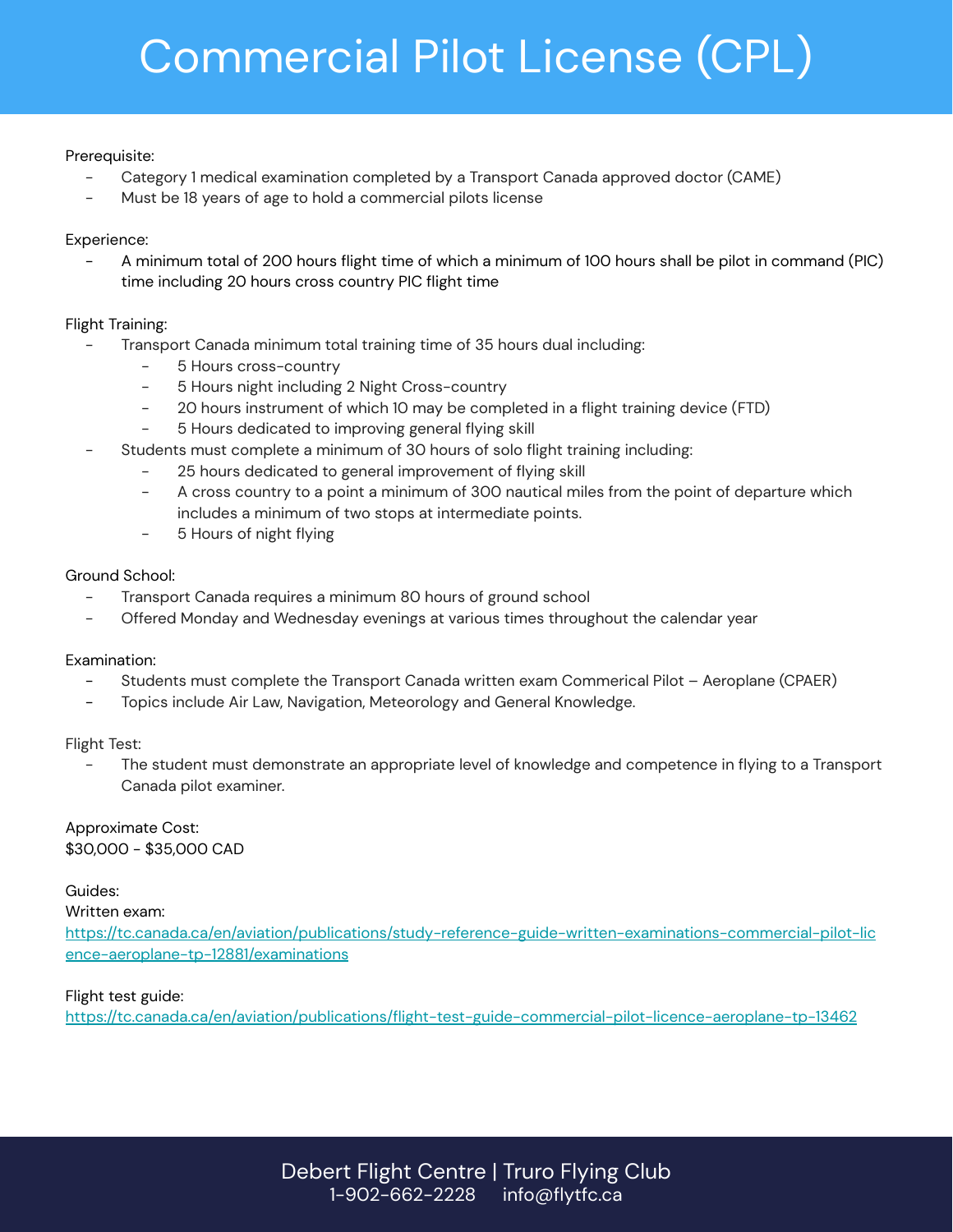# Night Rating

### **This rating is required for private pilots who wish to operate their aircraft after official night.**

Prerequisite:

- Student must hold a PPL to begin night training.
- Student must hold a valid medical for their license.

Flight Training:

- Transport Canada requires a minimum of 10 hours of flight training at night this includes:
	- 5 Hours dual instruction including 2 hours cross-country
	- 5 Hours solo instruction with a minimum of 10 take-offs and landings
- Students must also complete a total of 10 hours of instrument training 5 of which may be completed in a flight training device

Ground School:

- There is no ground school requirement for the night rating. Preparatory ground instruction will be held with an instructor before commencing night flights. Topics to be covered include:
	- CARs for night flying
	- Instrument flying and partial panel instrument flying
	- Human factors and decision making
	- Radio Navigation

### Written Exam:

There is no written exam

Flight Test:

There is no flight test however an evaluation flight must be carried out with an instructor before a night rating may be issued

Approximate Cost: \$2,000 - \$3,000 CAD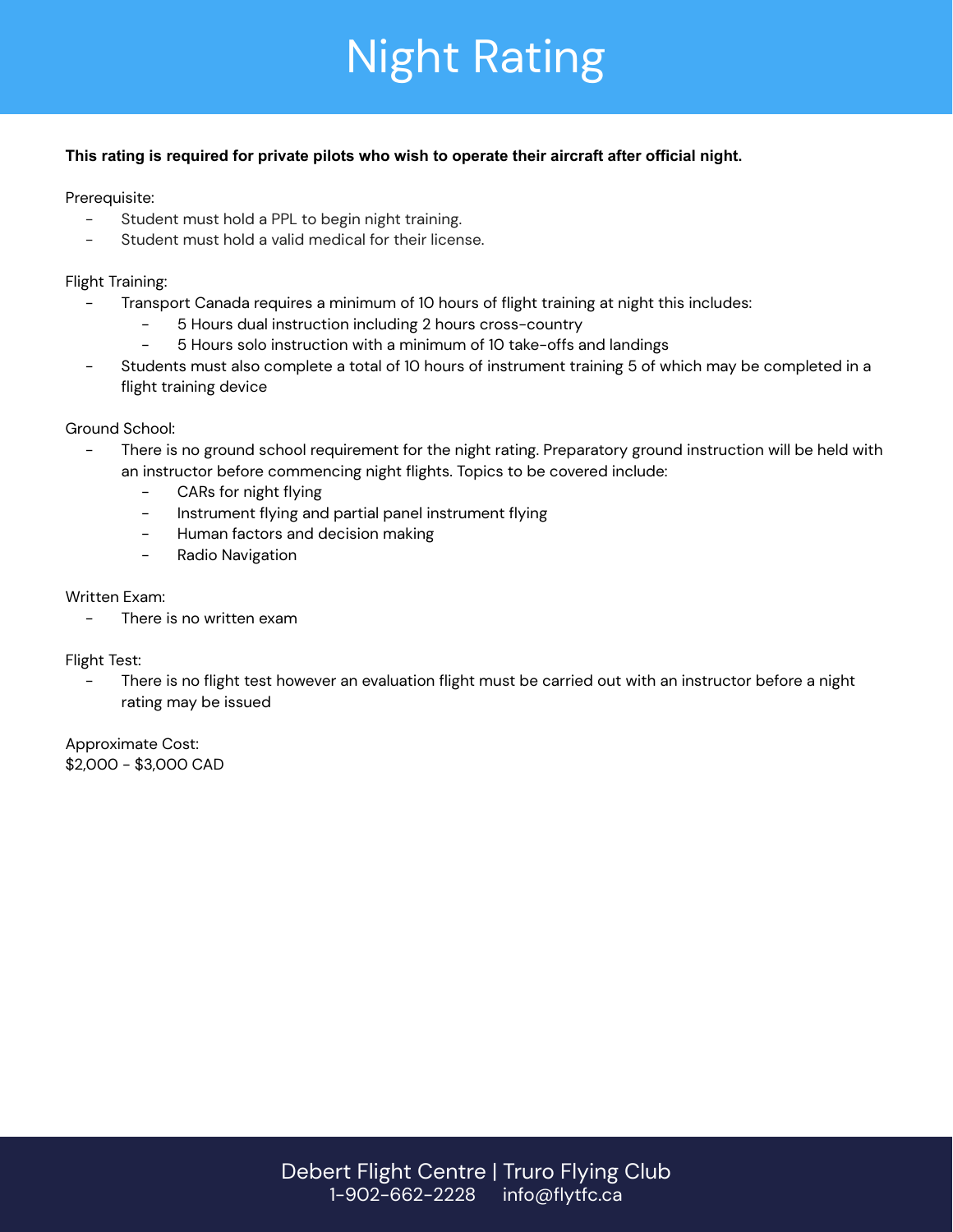# **VFR Over the Top Rating (VFR OTT)**

# This rating allows Private and Commercial Pilots in airplanes or helicopters to fly on top of cloud or between layers when operating under visual flight rules.

Prerequisite:

- Valid Private Pilot license
- The VFR-OTT Rating allows Private and Commercial Pilots in airplanes or helicopters to fly on top of cloud or between layers when operating under visual flight rules.

# Flight Training:

Transport Canada requires a minimum of 15 hours of instrument training 5 of which may be conducted in a flight training device.

# Ground School:

- There is no ground school requirement. Preparatory ground instruction will include:
	- Brief on appropriate Transport Canada CARs.  $\overline{a}$
	- Radio nav and instrument review  $\sim$
	- Decision making  $\overline{a}$

# Written Exam:

There is no written exam  $\mathbb{R}^2$ 

# Flight Test:

There is no flight test however an evaluation flight must be carried out with an instructor before a VFR OTT rating may be issued

Approximate Cost: \$2,000 - \$3,000 CAD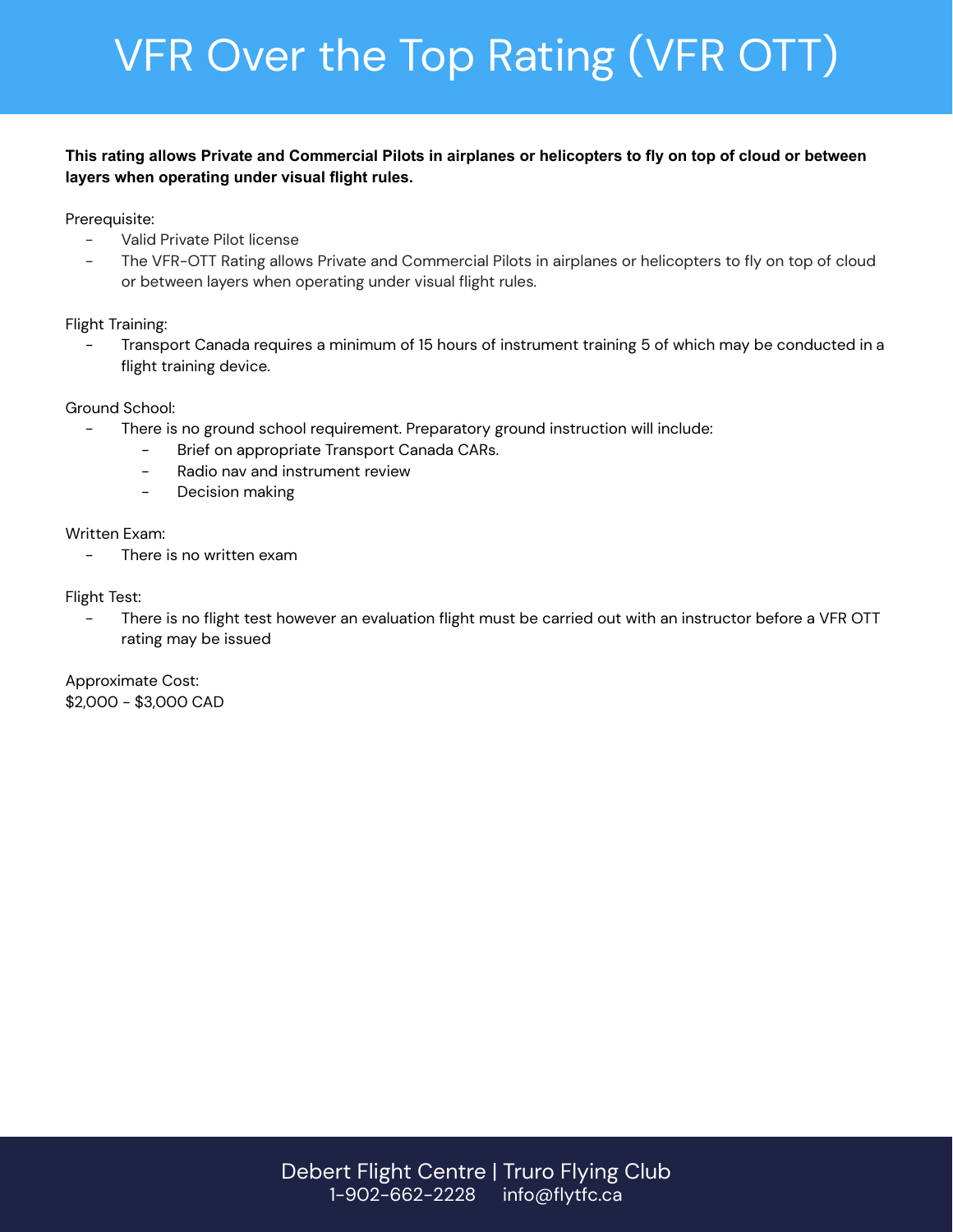# **Class 4 Instructor Rating**

### **Allows a pilot to teach others to fly while under the supervision of more senior instructors.**

Prerequisite:

- Must hold a valid CPL prior to beginning flight instructor training
- Must hold a valid Category 1 medical

Flight Training:

- A minimum of 30 hours of dual flight training which shall include a minimum of 5 hours of training in the teaching of instrument flight skills. (A maximum 5 of the 30 hours may be conducted on an approved aeroplane simulator).
- Additional solo hours may be required to obtain a commercial pilot level of flight proficiency from the right seat.

Ground School:

Transport Canada requires a minimum of 25 hours of ground school with a class 1 flight instructor

Examination:

The Transport Canada written exam Flight Instructor Rating – Aeroplane class 4 (AIRAF) must be successfully completed.

Flight Test:

The student must demonstrate an appropriate level of knowledge and competence in flying to a Transport Canada pilot examiner in addition to demonstrating skill as an instructor.

Approximate Cost:  $$8,000 - $10,000$  CAD

Guides:

- Written Exam Guide: [https://tc.canada.ca/en/aviation/publications/study-reference-guide-written-examinations-flight-instruc](https://tc.canada.ca/en/aviation/publications/study-reference-guide-written-examinations-flight-instructor-rating-aeroplane-tp-15219) tor-rating-aeroplane-tp-15219
- Flight test guide: [https://tc.canada.ca/en/aviation/publications/flight-test-guide-flight-instructor-rating-aeroplane-helicop](https://tc.canada.ca/en/aviation/publications/flight-test-guide-flight-instructor-rating-aeroplane-helicopter-aerobatic-tp-5537) ter-aerobatic-tp-5537
- Flight Instructor Guide: https://tc.canada.ca/en/aviation/publications/flight-instructor-guide-aeroplane-tp-975